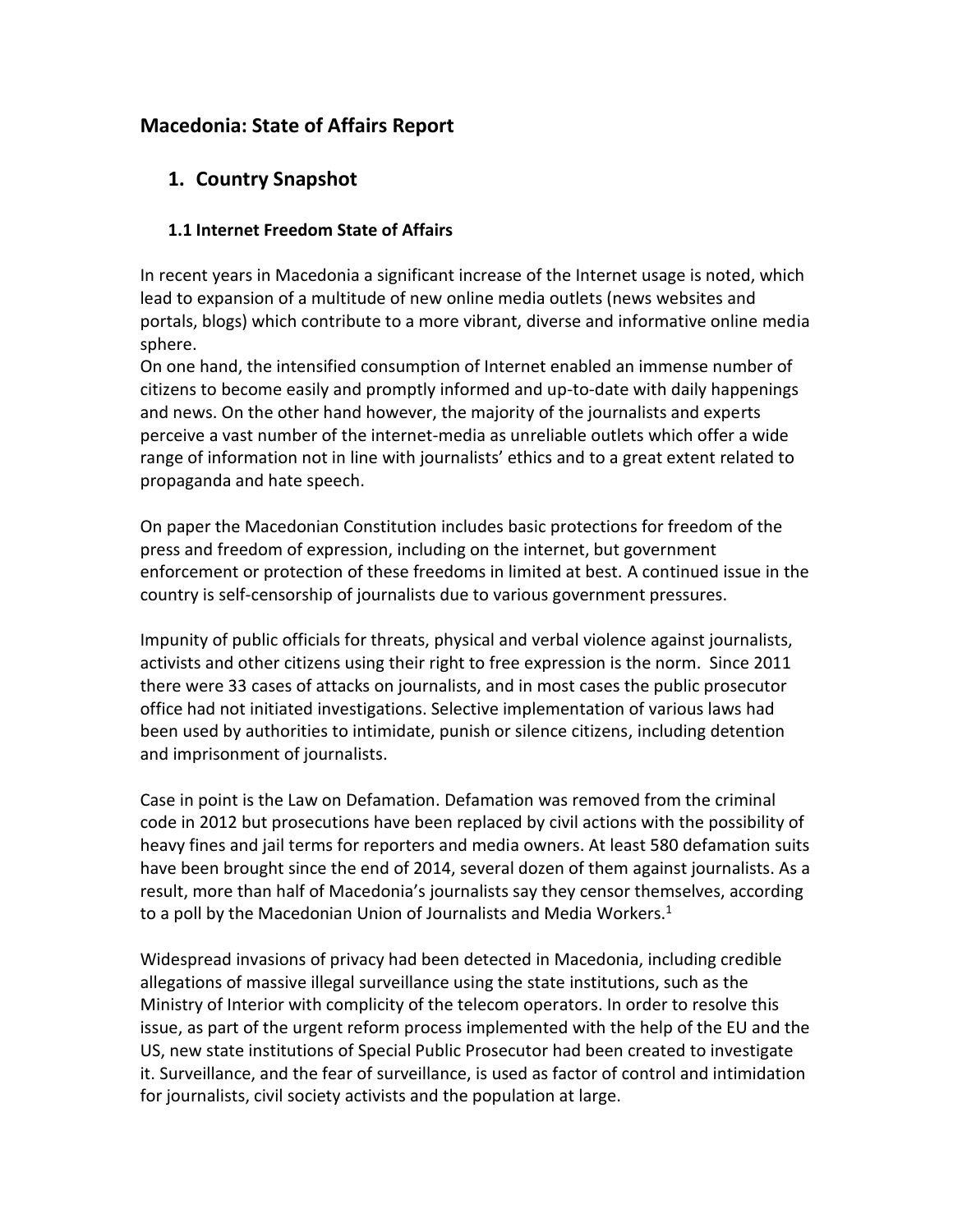Due to the current political crisis in the country, the situation with freedom of expression continued to deteriorate, increasing the need for objective analysis and factchecking of political discourse, produced by most powerful political parties and conveyed by the polarized media. Macedonia kept getting lower ratings at international indexes of democratic development. Freedom House's Freedom in the World 2016 report designate the country as "partly free", while its Freedom of the Press 2016 Report listed Macedonia as "not free". Reporters without Borders lowered Macedonia's rank to 188th place in the 2016 World Press Freedom Index.

Macedonia has a large number of broadcast and print outlets for its population, but progovernment media—including several private television stations and newspapers, as well as the public broadcaster MRT—hold a dominant position in the market. A small number of outlets, such as Telma TV, 24 Vesti, Sloboden Pečat, and Fokus, carry more balanced or critical coverage. Broadcast outlets run by members of Macedonia's ethnic Albanian minority, some of which provide content in both Albanian and Macedonian, often produce news that is more objective than their Macedonian-language counterparts; observers have suggested that this is because they are somewhat removed from the political wrangling between the two main parties, which are composed primarily of ethnic Macedonians.<sup>2</sup>

Recently, journalists have also become target of police brutality, when a journalist and four photo reporters were seriously injured by security forces on 13 April 2016 in the capital, Skopje, while covering an anti-government rally. The protests were sparked by President Gjorge Ivanov's dual announcement of early elections and the decision to drop the investigation into the wiretapping scandal that broke out in February 2015 when it was alleged the government had illegally engaged in wiretapping over 20,000 people, including journalists. Thousands of protesters took to the streets of the capital Skopje, demanding that the President either revoke his decision or resign. During the clashes, four journalist were attacked by police officers, who wanted to prevent them from taking pictures of the violent protest.<sup>3</sup>

### **1.2 Brief Country Data**

Macedonia gained its independence peacefully from Yugoslavia in 1991. Greek objection to Macedonia's name, insisting it implies territorial pretensions to the northern Greek province of the same name, have stalled the country's movement toward Euro-Atlantic integration. Although Macedonia became an EU candidate in 2005, the country still faces challenges, including overcoming the ongoing political crisis that began in 2015 when opposition party SDSM began releasing wiretap content that it alleged showed widespread government corruption, the ongoing migration crisis, fully implementing the Framework Agreement which enhances the rights of minorities, resolving the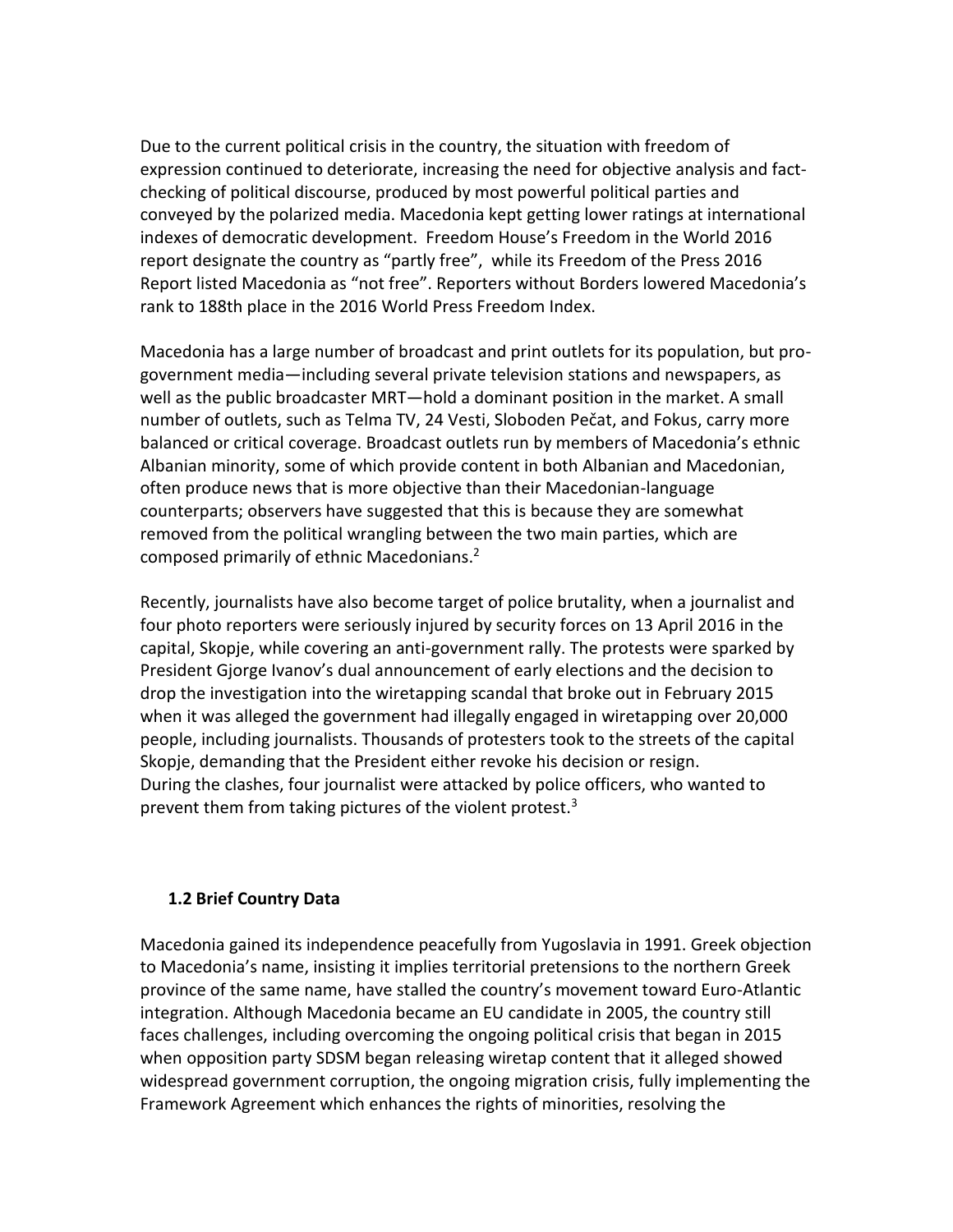outstanding name dispute with Greece, improving relations with Bulgaria, halting democratic backsliding, and stimulating economic growth and development. Macedonia's membership in NATO was blocked by Greece at the Alliance's Summit of Bucharest in 2008.<sup>4</sup>

# **2. Access to Internet & Internet Services**

## **2.1 Penetration**

Internet penetration in Macedonia reached 68.1% according to the World Bank. <sup>5</sup> 70.14% of Macedonian households own a computer.<sup>6</sup>

# **2.2 Demographics**

There is a significant difference between the number of Internet users in urban and rural areas of Macedonia. Internet penetration in rural Macedonia is 41%, compared to 59% in urban areas.<sup>7</sup>

# **2.3 Uses of Internet**

According to the data published by the State Statistical Office in October 2015, in the first quarter of 2015, 69.4% of the households had access to Internet at home, which is one percentage more in comparison with the data provided from the previous year. Almost all (99.5%) of the households with Internet access had broadband (fixed or mobile) connection to the Internet<sup>8</sup>. The usage of the social media is also increased; there are more than 1 million Facebook profiles (according to Facebook), but probably only somewhere 300,000 and 400,000 are individual users<sup>9</sup>, with 330,000 accessing social media regularly from their mobile devices.<sup>10</sup> According to a survey by Metamorphosis conducted in June 2016, 69% of adults are internet users, and 50% of the general population uses social network as source of news (47% at least one time per day, 7% at least once per week).

# **2.4 Barriers to access (ex. Government, poverty, etc.)**

The main barrier to Internet access is price, due to the fact that significant percentage of the population lives in poverty (22.1% according to World Bank's data from 2014), especially in the poorer, rural areas in Macedonia. The Macedonia government has aimed to alleviate these barriers to access with the implementation of 680 Wi-Fi kiosks throughout rural Macedonia in 2014, $11$  but the reports on impact of this project had not been publicly accessible.

Access to the internet is constrained by its cost, as well as the demographic factors. The population over 55 years of age uses the internet significantly less than the younger age groups. Another constraining factor is the level of education. According to the last census, 3.85% of the population is without education, whereas 10.77% have incomplete primary education and 34.77% have only primary education completed.<sup>12</sup>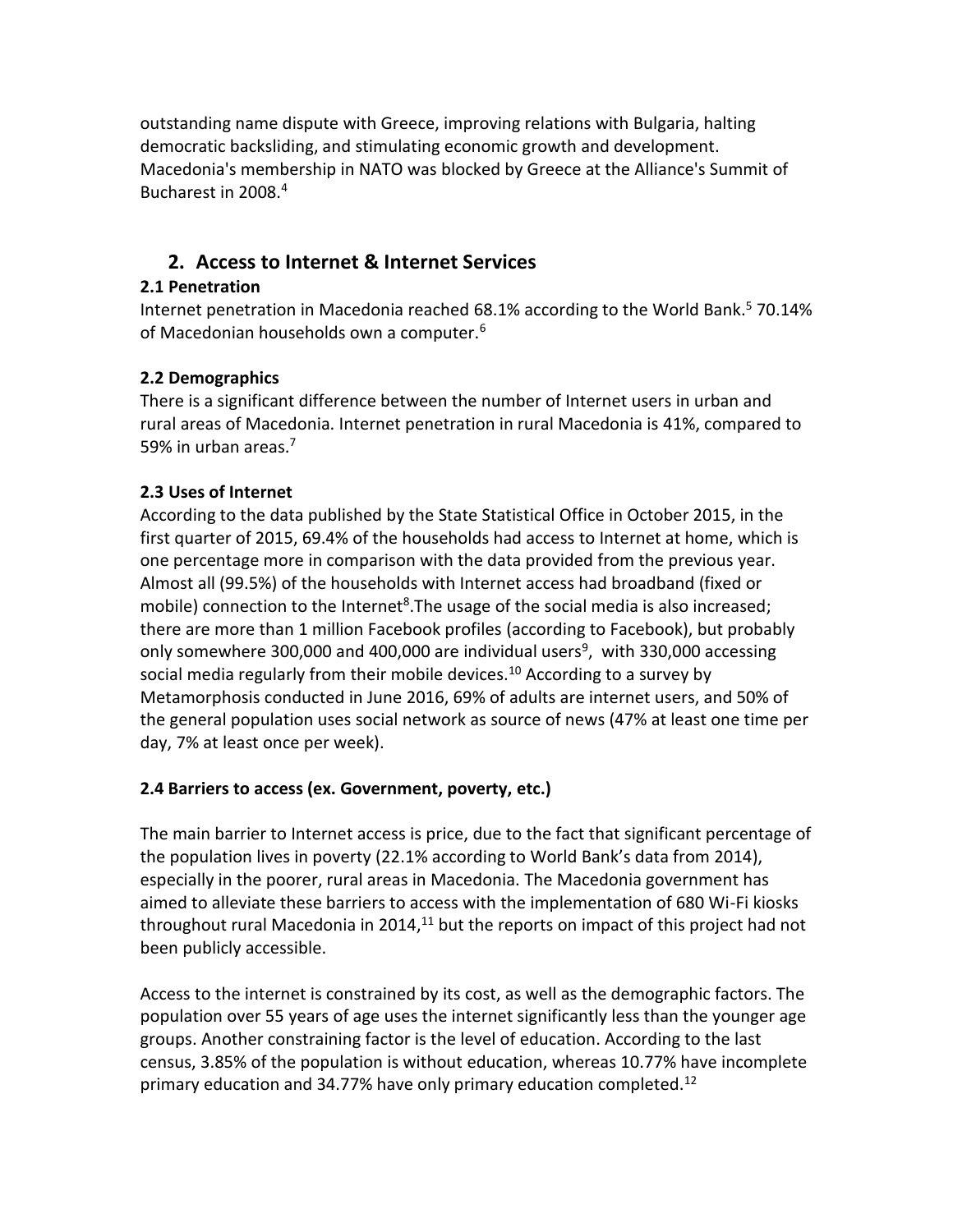# **3 ICT Actors & Infrastructure**

## **3.1 Fixed, Mobile and International Telecommunications**

### **Fixed Communication**

Fixed-broadband communication subscriptions are only held by 16.19% of the population, $13$  partly due to the popularity and ease of mobile communication. There are a number of actors providing fixed communications, with the largest being T-Mobile, who merged with the previous largest provider, Macedonian Telekom, in July 2015.<sup>14</sup>

## **Mobile Connection**

Mobile cellphone subscriptions in Macedonia are high, with a rate of 109.10 subscriptions per 100 residents.<sup>15</sup> Even with the large number of cellphone subscriptions, there are only 47.69 mobile-broadband subscriptions per 100 residents.<sup>16</sup> The majority of mobile subscriptions (61%) are pre-paid packages and only 23% of subscriptions were for 3G connections as of 2014.<sup>17</sup>

## **International Communication**

The International bandwidth per user in Macedonia is  $41,812$  Bit/ $5^{18}$ 

# 4 **Regulatory ICT Policy**

Enforcement of media regulations is weak, and the licensing process is subject to undue political and economic influence. Under 2013 media laws, a government-dominated media regulator, the Agency for Audio and Audiovisual Media Services, is empowered to impose heavy fines and revoke broadcast licenses for content that threatens vaguely defined interests such as "public order" and "health or morals."

*Agency for Audio and Audiovisual Media Services (AVMS):* The Agency for Audio and Audiovisual Media Services was established with the newly enacted Law on Audio and Audiovisual Media Services as a regulatory body for the media. The agency is legal successor of the former Broadcasting Council. By law, the Agency is obliged to ensure transparency in the broadcasters' work, development of pluralism, protection of minors and protection of citizens' interests in the field of audio and audiovisual media services.

*Agency for Electronic Communications:* The Agency for Electronic Communications is a regulatory body responsible for creating a competitive electronic communications market to serve public interest. The AEC had played a role in closing down the critical A1 TV in 2011, and had not reacted to the indications of widespread surveillance using the telecom operators. Funds collected by AEC had been used for government projects promoting tourism, such as the Panoramic Wheel as part of Skopje 2014 project.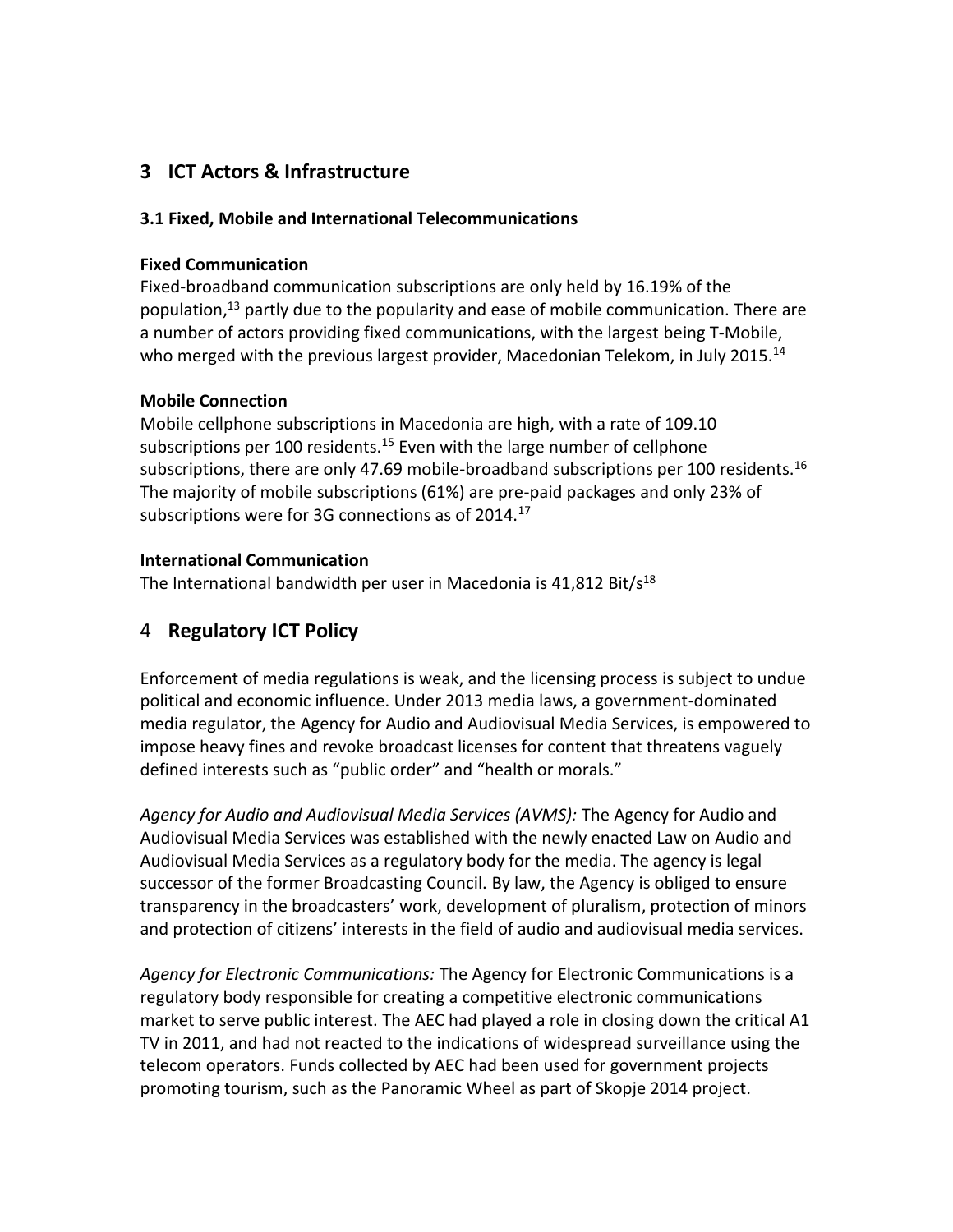Directorate for Personal Data Protection is in charge of implementing the Law on Personal Data Protection. They had not reacted to the indications of widespread surveillance, and had so far not reacted to numerous cases of suspected abuse of citizens personal data by state institutions, including data on personal income from the Public Revenue Service.

*Ad hoc media monitoring body:* In July 2016 a political agreement was reached between the four biggest political parties which in regards to the media, have agreed that the Law on Audio and Audiovisual Services and the Electoral Code will be amended within 15 days from the date of this agreement. AAVM established an ad hoc body to monitor compliance with media provisions of the Electoral Code. This ad hoc body will function until the end of the electoral process (the parliamentary elections are scheduled for December 11, 2016). The ad hoc body is composed of five persons.

In consultation with relevant professional organizations, the four political parties selected four members of the ad hoc body of whom at least one ethnic Albanian. The fifth member was selected by consensus by the four selected members of the body.<sup>19</sup>

# 5 **Information Security, Data Protection and Privacy**

 *Internet Infrastructure (susceptibility to cybercrime, terrorism, and attacks),types of attacks, actors, and those targeted*

When it comes to cybersecurity and attacks, currently there is a lack of public official data due to the fact that the institution in charge, the Department for cybercriminal within the Ministry of Interior does not publish reports for their work. It should be noted that the conceptualization and the establishment of such a national body should be more transparent and protect not only national/state interests but also the interests of the private sector and of the citizens. Unfortunately, with the reforms progressing only very slowly, the capabilities of the Macedonian authorities to tackle cybersecurity issues remain unclear.<sup>20</sup> There are some assumptions that cybercrime does happen, for example DDOS attacks which make the websites of independent media or HBO temporary unavailable, or hacking of state public institutions websites from abroad.

## *Government surveillance*

In February 2015, the opposition started revealing excerpts of leaked wiretaps made by the state Secret Service, alleging that over 20.000 citizens were subject to direct illegal surveillance, as part of criminal conspiracy run by the Prime Minister Nikola Gruevski and his family. The illegal surveillance, conducted with use of state resources and with compliance of telecom operators, was the foundation of state capture operation resulting in nearly total submission of state institutions to ruling parties, the EPP member VMRO-DPMNE and its coalition partner DUI. Moreover, the opposition leader revealed that all persons of some significance in the society, "all the judiciary, the Synod of the Orthodox Church, NGOs, and journalists were tapped."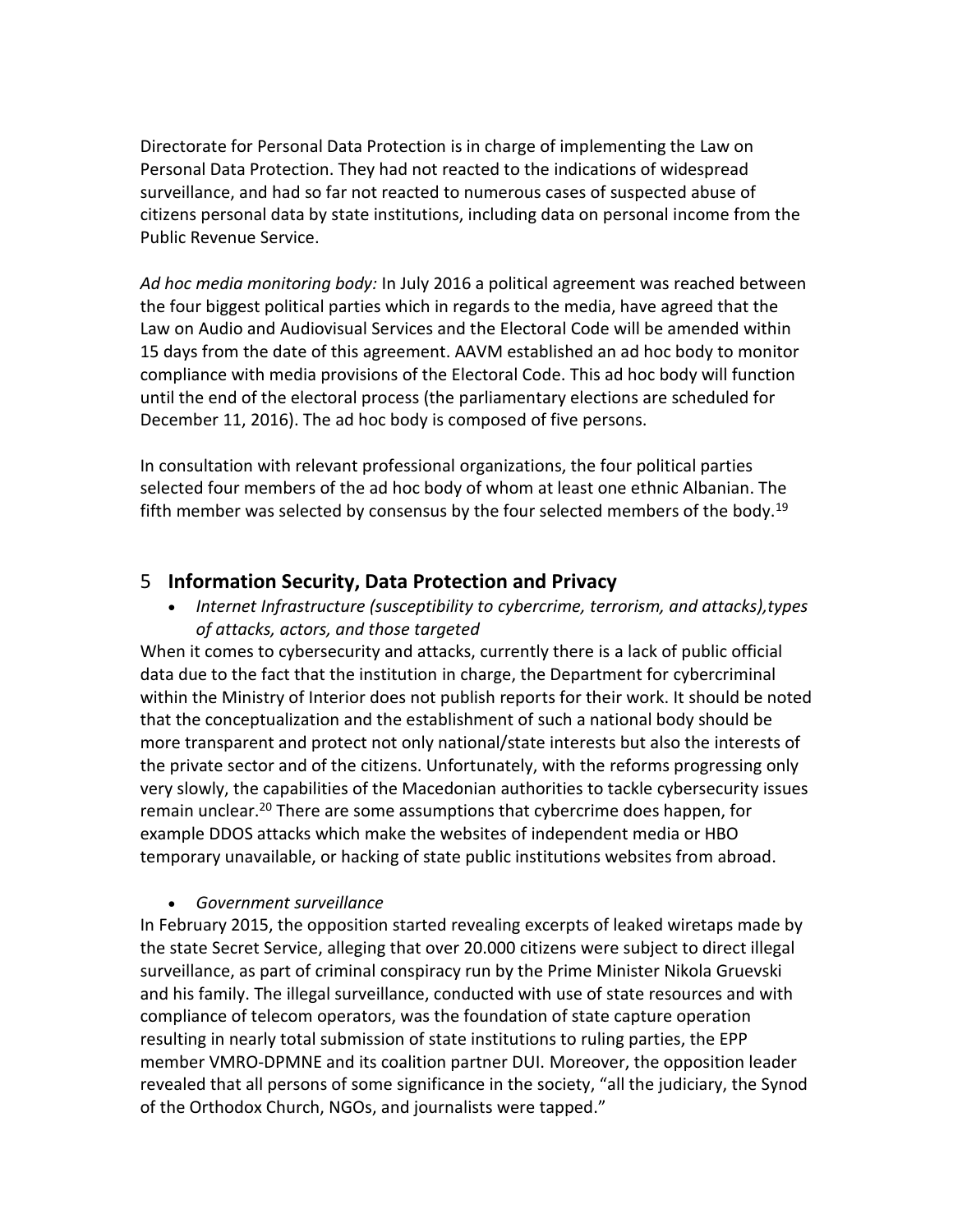He played leaked conversations between current government ministers, indicating that surveillance also extended to officials of the ruling party, VMRO-DPMNE, and their coalition partners. He said that only the Prime Minister Nikola Gruevski and the Director of the Intelligence and Security Sasho Mijalkov were not tapped. They allegedly received daily reports from the 24/7 surveillance operation that especially targeted political opponents during elections.

Using surveillance as a tool for control and intimidation, in concert with corrupt judiciary, lead to decline of all human rights, in particular freedom of expression. For instance, Macedonia's rank on World Press Freedom Index sunk from 34 in 2009 to 118 in 2016.

# 6 **Legal Overview**

After the adoption of the new Law on Media which does not refer to the Internet, there is a misbelief among the public, the media and the institutions that the internet-media and internet-communication do not come under the overall existing legislation and therefore one could not be held accountable. On the contrary, a vast number of laws in Macedonia are referring to the internet communication in a lot of aspects – human rights, freedom of expression, criminal actions, buying and selling goods and services, copyright, privacy etc.

## **6.1 Laws**

## **Macedonian Constitution 1991:**

The Constitution of the Republic of Macedonia in Article 16 prescribes the following: The freedom of personal conviction, conscience, thought and public expression of thought is guaranteed. The freedom of speech, public address, public information and the establishment of institutions for public information is guaranteed. Free access to information and the freedom of reception and transmission of information are guaranteed. The right of reply via the mass media is guaranteed. The right to a correction in the mass media is guaranteed. The right to protect a source of information in the mass media is guaranteed. Censorship is prohibited.

Moreover, The Constitution protects the privacy and freedom of communication: Article 17 states," The freedom and secrecy of correspondence and other forms of communication is guaranteed. Only a court decision may deviate from the principle of inviolability of the secrecy of correspondence, if necessary for a criminal investigation or it is in the interests of the defense of the Republic."

However, in accordance with the Constitution the freedoms and rights of the individual and citizen can be restricted during states of war or emergency.

## **European Convention on Human Rights, ratified in 1997:**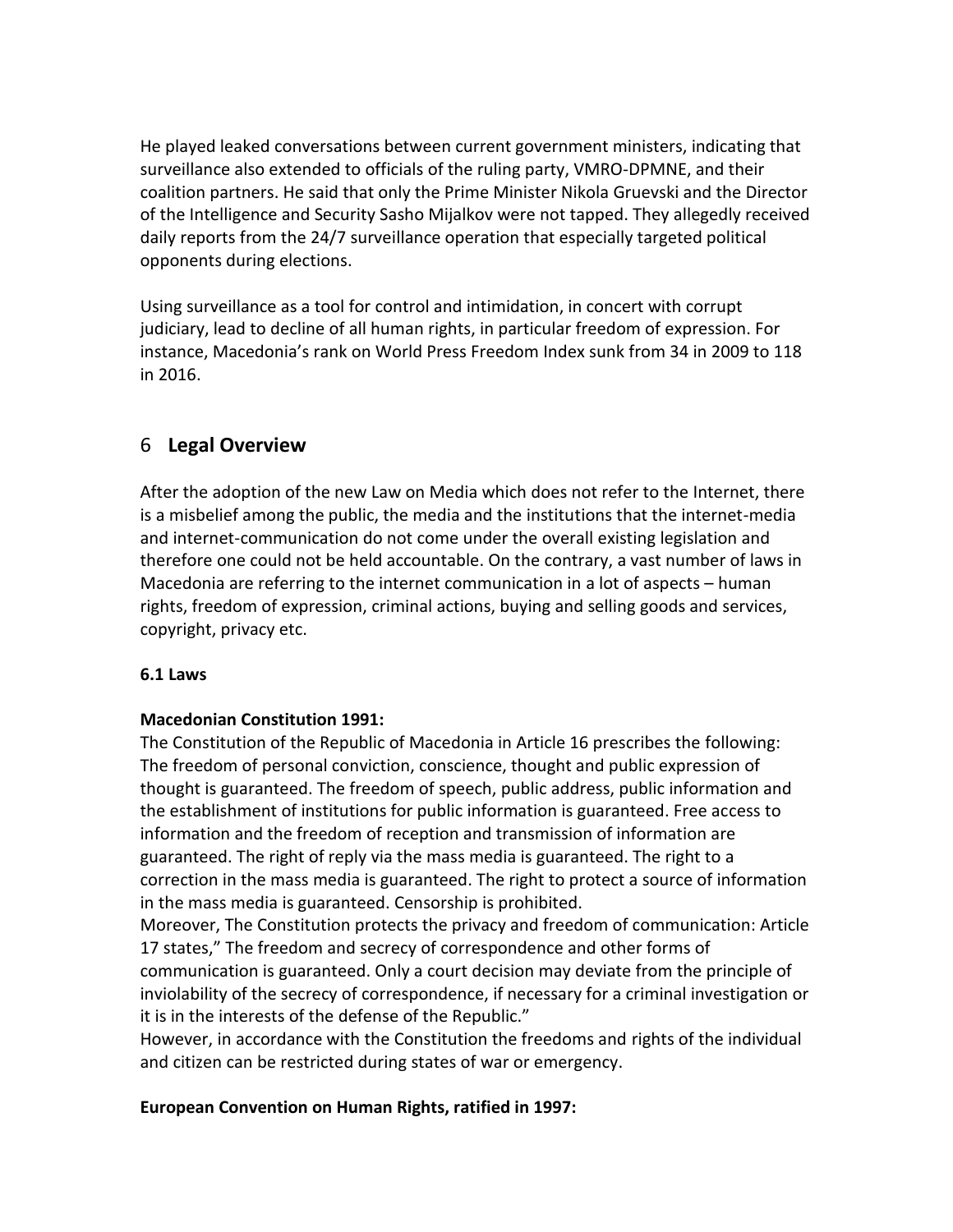Pursuant to Article 118 of the Macedonian Constitution, the international agreements ratified in accordance with the Constitution become part of the national legal system and cannot be amended by law. Therefore, Article 10 of the ECHR is directly applicable in Macedonia. Article 10 prescribes extensive protection of the freedom of expression, including the protection of the source of information through the freedom to obtain and to transfer information or ideas, without the interference of public authorities and regardless of borders. According to the ECHR, the journalist enjoys full protection in terms of the reception and the transfer of information of public interest. Courts in no event may threaten the right of journalists to protect their sources, and an appropriate indicator in this regard includes the numerous judgments by the European Court of Human Rights in favor of journalists. However, the Convention does not provide absolute right not to disclose the source. The conditions when this right may be restricted are specifically indicated.

#### **Law on Media 2013**

The Law on Media was enacted in order to "regulate the basic principles and conditions to be fulfilled by media publishers."<sup>21</sup> After the original draft legislation was disputed, the law was further revised and the Law on Audiovisual Media Services was removed and made into its own law. The law lists a series of 15 fines that can be placed against media outlets, with the largest fines administered if outlets fail to produce ownership information or print indecent material for minors.<sup>22</sup>

The Law on Media exhaustively states which outlets are considered as media and in accordance with the law, the internet web-portals are not considered as media.

### **Law on Audiovisual Media Services 2013**

The Law changed the Broadcasting Council into Agency for Audio and Audiovisual Media Services (AVMS).

## **2014 Amendments to Law on Media and Law on Audiovisual Media Services**

Responding to criticisms and international pressure, the 2014 amendment to the Media Laws exempted online media outlets from regulation and reduced regulations placed upon print media.<sup>23</sup> An amendment was added to the Law on Audiovisual Media Services stating that regulations to media content must be in alignment with the European Court of human Rights.<sup>24</sup>

**Law of Civil Liability for Insult and Defamation 2012**: Criminal defamation was removed from the penal code and replaced with the Law of Civil Liability for Insult and Defamation. AJM notes significant changes following the adoption of the Law, with 700 cases of defamation being dropped immediately.<sup>25</sup> but change to civil defamation law authorized fines.

### **Penal Code 1996**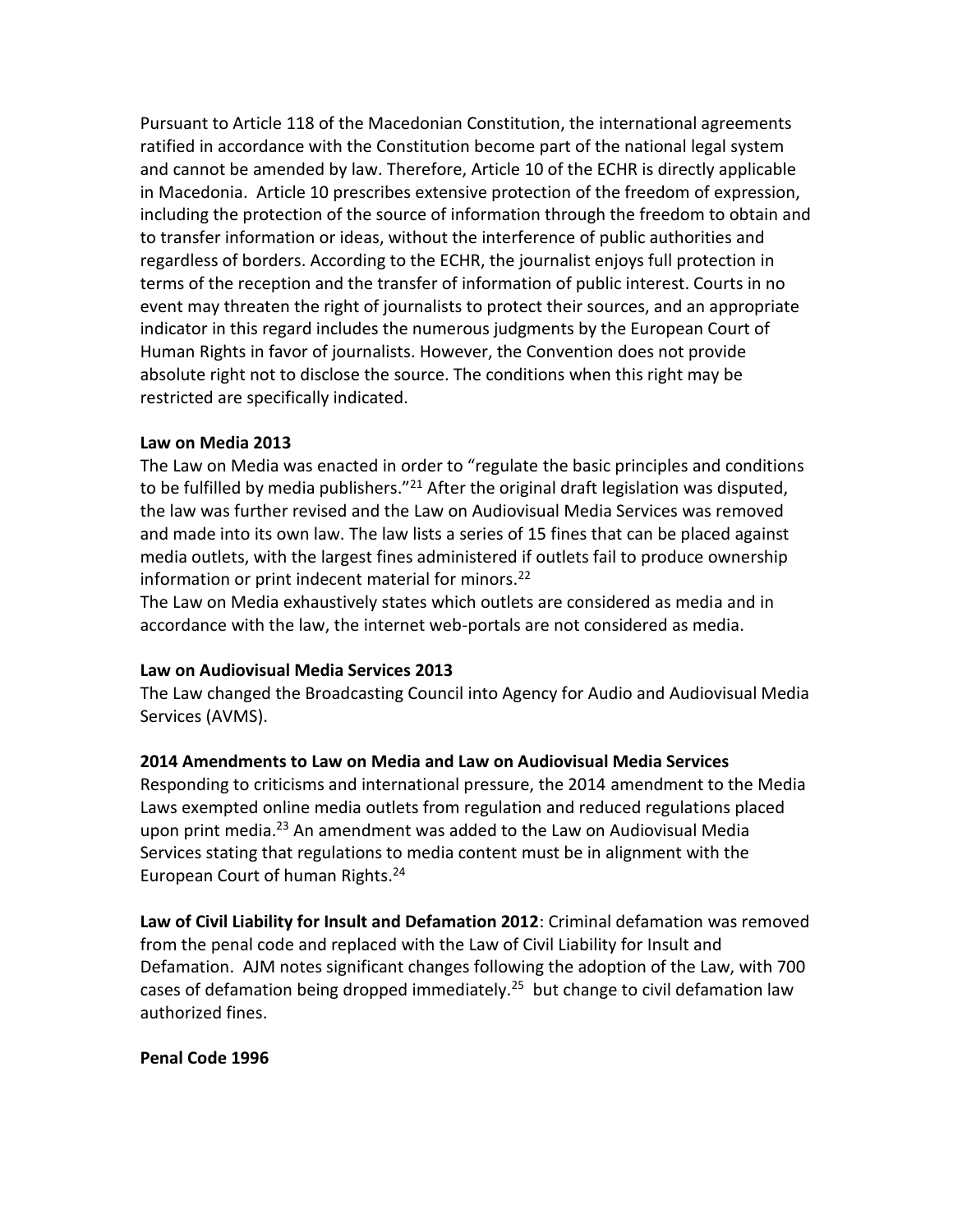In February 2014, the Republic of Macedonia enacted new legal provisions prohibiting and punishing hate speech and dissemination of online materials that promote or incite hatred, discrimination or violence on any ground, against any person or group. With the amendments to the Criminal Code that were immediately adopted by the Assembly in early 2014 and came into force in mid-February (eight days after being published in the Official Gazette of the Republic of Macedonia, No. 27 from 05.02.2014) Article 319 now reads:

> *Inciting hatred, discord or intolerance on a national, racial, religious or any other discriminatory ground*

*(1) Any person using force, harassment, endangering safety, derision of national, ethnic, religious and other symbols, by burning, destroying or otherwise damaging the Macedonian flag or flags of other countries, damaging someone else's items, desecrating monuments, tombs or in any other discriminatory manner, directly or indirectly, causes or incites hatred, discord or intolerance based on gender, race, skin color, descent, belonging to a marginalized group, ethnicity, language, nationality, social origin, religion or belief, other kinds of beliefs, education, political affiliation, personal or social status, mental or physical disability, age, familial or marital status, economic status, health condition, or based on any other grounds stipulated by law or with a ratified international agreement, shall be sentenced to 1 to 5 years in prison.*

*(2) A person who commits an act referred to in paragraph (1) of this Article by abusing position or authority, or if this person's actions were the reason for riots and violence or large scale property damage, shall be sentenced to one to ten years in prison.*

This article stipulates a one to five years prison sentence for anyone who instigates or incites hatred, discord or intolerance on a discriminatory basis.

After the amendments to the Criminal Code, Article 394 –g now reads:

*Dissemination of racist and xenophobic material through a computer system*

*(1) A person who is using a computer system for spreading in public racist and xenophobic material, picture or another presentation of an idea or theory that helps, promotes or incites hatred, discrimination or violence against any person or group based on gender, race, skin color, descent, belonging to a marginalized group, ethnicity, language, nationality, social origin, religion or belief, other kinds of beliefs, education, political affiliation, personal or social status, mental or physical disability, age, familial or marital status, economic status, health condition, or based on any other grounds stipulated by law or with a ratified international agreement, shall be sentenced to 1 to 5 years in prison.*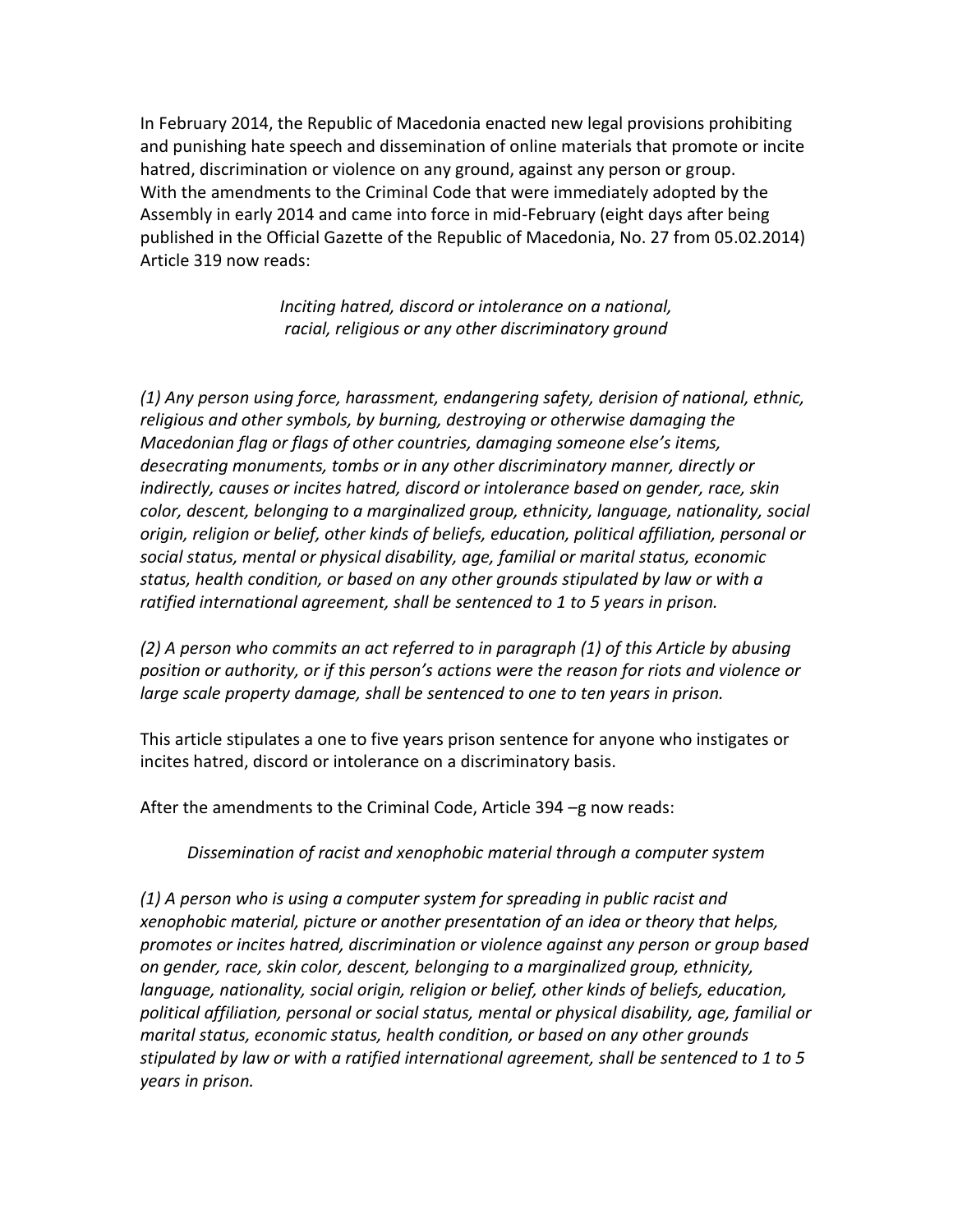*(2) The sentence referred to in paragraph (1) of this Article shall also apply to a person committing this act by using other means for informing the public.*

*(3) A person who commits an act referred to in paragraphs (1) and (2) of this Article by abusing position or authority, or if this person's actions were the reason for riots and violence or large scale property damage, shall be sentenced to one to ten years in prison. The Assembly adopted these amendments using urgent procedure, without any prior consultation with all the stakeholders.<sup>26</sup>*

## **Law on Free Access to Public Information**:

The law is meant to allow all legal individuals living in Macedonia the right to obtain information from government authorities. The framework of requesting access to information allows many requests to go unfulfilled. According to the law, requests for information must be responded to within 10 days and information to be provided within 30 days.<sup>27</sup> Unfortunately, the fails to provide any rights to the individuals requesting the information which has allowed for numerous requested to be flat out ignored. The vagueness of in the law of what public information is that individuals have a right to request further inhibits access to information.<sup>28</sup>

## **Law on Personal Data Protection 2005:**

The Law on Protection of Personal Data, adopted in 2005, defines the ways in which citizens' personal data is collected, when the collection and storage of personal data is allowed and when it is not, it defines categories of personal data based on sensitivity, and also measures to protect them from illicit processing. Generally, citizens' personal data may only be processed with the express consent, except in cases of great importance for the security of the country.<sup>29</sup>

### **Law on Electronic Communications 2014:**

The law implemented the EU regulatory framework for telecommunications from 2003.<sup>30</sup> The law also serves as the regulator of the relationship between government agencies and the telecommunication companies.

An amendment to the previous version of the Law on Electronic Communications from 2005, in 2010 authorized the Macedonian government to use surveillance without warrants and require companies to establish backdoor access into data.<sup>31</sup> Macedonia's Constitutional Court struck done the amendment, forcing all surveillance to be in accordance with the Law on Communications Interception.<sup>32</sup> However, contrary to the decision of the Constitutional Court, in 2012 the Assembly returned these stipulations into the law.

## **Law on Communications Interception 2006:**

The law outlines the procedure for intercepting, using, and storing data.<sup>33</sup> The law states that the Macedonian Court can issue an authorization for intercepting communications in the cases that threaten the country. These cases include; "preparations of criminal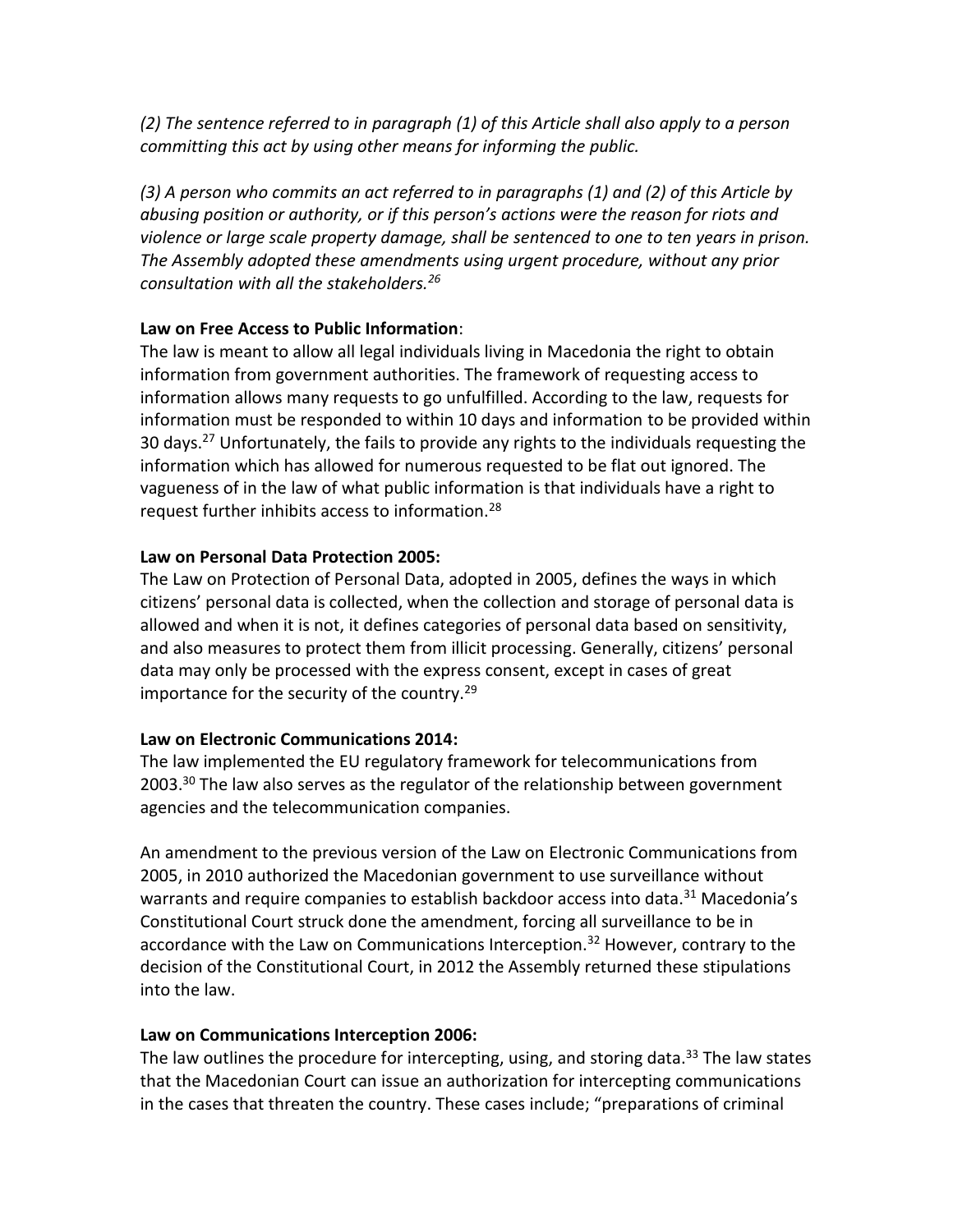acts against the state, criminal acts against the armed forces and against international law and humanity… encouragement, organization or participation in armed attack against the Republic of Macedonia, or incapacitating its security sector."<sup>34</sup> The procedural authority of the Law enables both the Ministers of Interior and Defense to request access from the Public Prosecutor and the Public Prosecutor then requests approval from a High Court Judge.<sup>35</sup>

With advances in technology, the Law was amended to include the new mediums of communication like Skype, Viber, and WhatsApp.<sup>36</sup> Further amendments were made in 2012 broadening the guidelines for interception and surveillance. Interception of communication was no longer solely allowable through written court order, but could be approved with verbal authorization in urgent cases. New amendments further authorized the Financial Police, Public Prosecutor and Customs Office to carry out interceptions and greatly expanded the time government agencies were allowed to carry out surveillance.<sup>37</sup> These vast expansions open the door for potential government abuses.

**Law on Concessions 2005:** The law allows the government to grant broadcasting licenses without putting them up to public competition.<sup>38</sup>

### **Law on Broadcasting Activity 1997:**

The law was the first enacted in Macedonia concerning the media. Before the law, numerous government officials regarded media legislation as unnecessary because they believed all relevant information had already been laid out in the 1991 Constitution.<sup>39</sup> The law created the Broadcasting Council as a media regulating body with independent authority from the government. The Council's independent stance from the government was hampered by its ability to only provide opinions and proposals on major issues, with the government holding power to make final decisions.<sup>40</sup>

### **Law on Criminal Procedure 1997:**

The law was amended in 2004 to introduce communication interception methods for criminal investigations. In 2010, these interception methods were expanded to include electronic communications methods. The law also requires the Public Prosecutor to submit an annual report to the Parliament to detail the costs, statistics, uses and results of interception.<sup>41</sup>

## **Law on Copyright and Related Rights 2010:**

In case of publishing a photograph, audio-visual work, artistic work, written work, music work or any other works, the author and the source from where the work was republished (hyperlink or similar) must be stated.<sup>42</sup>

### **6.2 Litigation**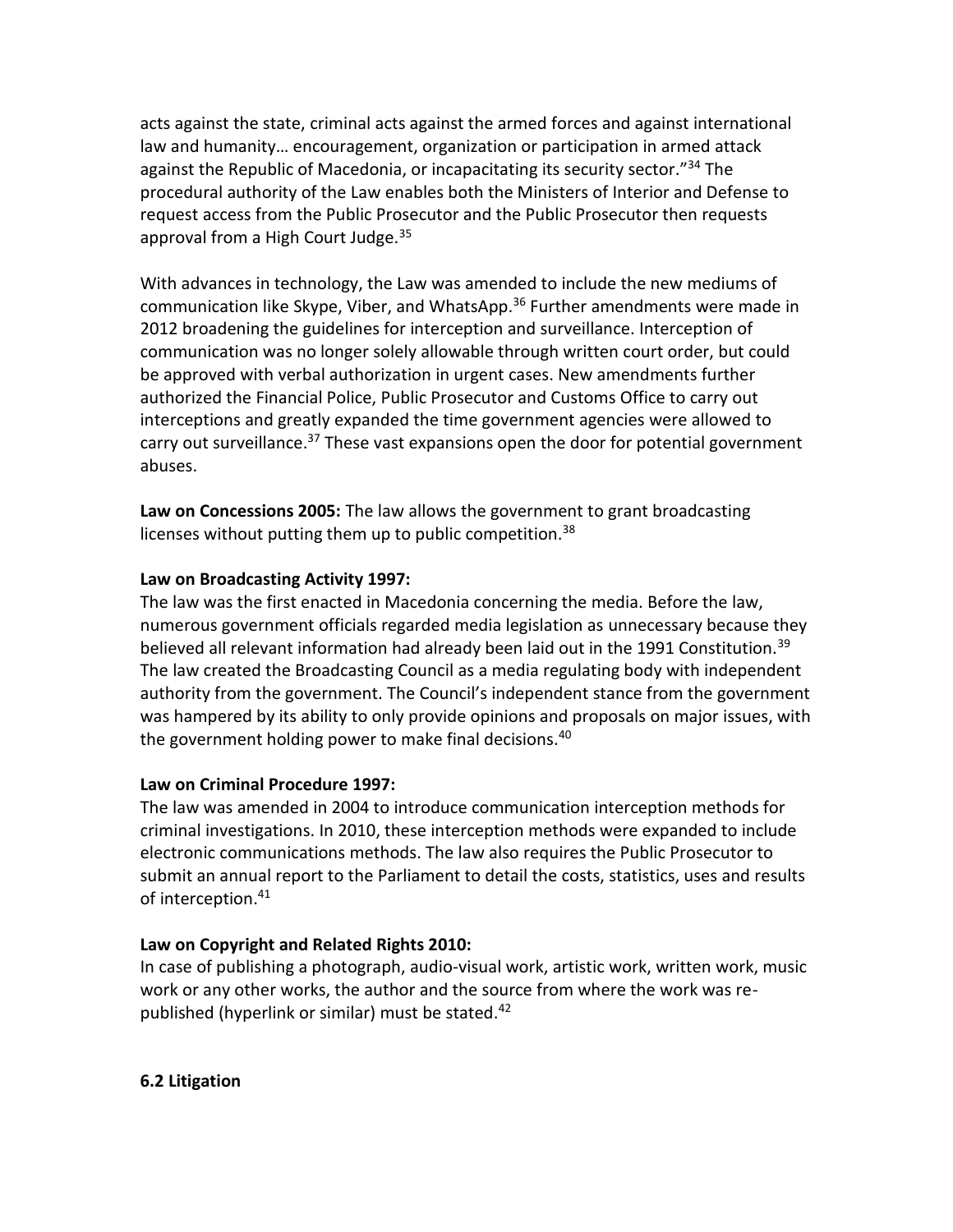Constitutional Court Rejection of complaint by journalists ejected from legislative chamber (April 2014)

## **2014 Defamation Case P4 30/13a:**

Macedonian Newspaper, *Fokus*, published an article in 2013 quoting the former Macedonian Ambassador to the Czech Republic, Igor Ilievski, as resigning from his ambassadorship because of the activities of the Macedonian Security and Counter-Intelligence Directorate (UBK) and its director, Sasho Mijalkov in the country.<sup>43</sup> The journalist and editor-in-chief from *Fokus*, Vlado Apostolov and Jadranka Kostova, as well as Igor Ilievski were ordered to pay damages and legal costs for the defamation case. Even though the rulings on the case is directly against the COE rules, however the Appelate Court confirmed the verdict.

## **2013 Defamation Case P4 57/13a:**

After being fired from her job at Kanal 5 TV, Vesna Kovacevska Trpcevska accused her employer of firing her due to pressure from political leaders and that the cabinet of the Prime Minister was leading the content of Kanal 5 TV.<sup>44</sup> Kanal 5 sued Trpcevska and the court found her guilty of defamation, ordering her to pay damages.

## **Milenko Nedelkovski vs Zharko Trajanoski Defamation Case:**

Zharko Trajanoski, a human rights activist, has been accused of defamation by Milenko Nedelkovski, a vocal supporter of the government, who has several times advocated the murder of the ruling Party critics (especially journalists and civil-society activists). Five years after the case first began, Macedonia's judiciary has finally rejected the appeal by the activist.

In 2010, Trajanoski, called Nedelkovski a "media charlatan," criticizing the TV show host's tendency to praise ethnic and religious discrimination, sexual harassment, and homophobia on his show and online, where he mixes local political propaganda with conspiracy theories, off-road driving, and old YouTube videos about unsolved mysteries, like UFOs.

In November 2012, Macedonia decriminalized defamation, moving it from criminal to civil courts, though steep fines are still possible. Despite this reform, the case against Trajanoski went ahead, and he was sentenced in 2014.

More than a year later, Nedelkovski's public behavior hasn't changed. In March 2015, he earned condemnations from both the OSCE and Council of Media Ethics of Macedonia for continuing his "negative practice of hate speech."

Nedelkovski although didn't deny using hate speech, arguing instead that "traitors" deserve hate, still enjoys impunity while calling for liquidation of people who disagree with him. <sup>45</sup>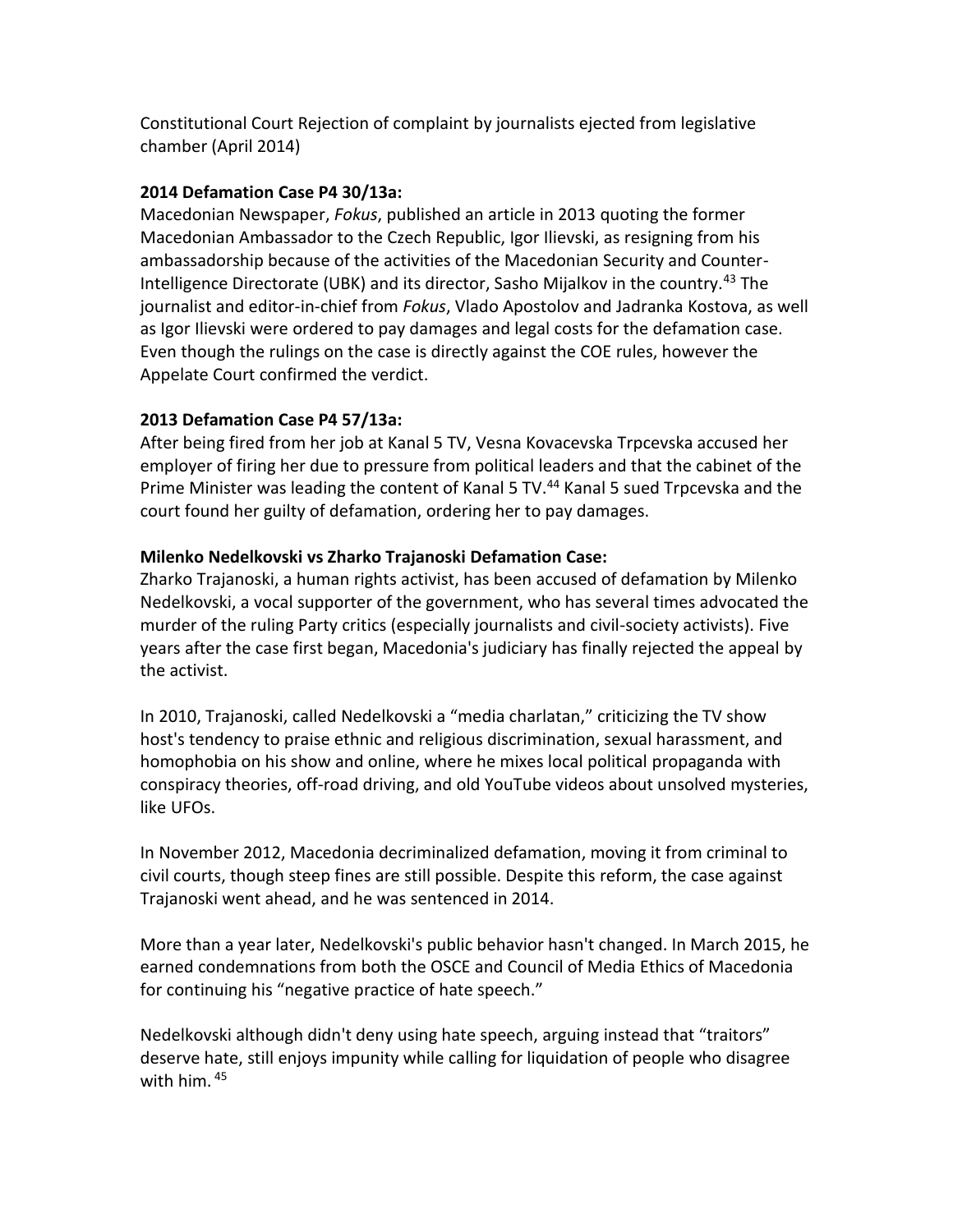### **Tomislav Kezarovski:**

Tomislav Kezarovski was convicted on dubious charges of revealing the identity of a protected witness in a murder case; the charges were linked to an article he had written about police corruption. Kezarovski received a prison sentence of four and a half years, but was transferred to house arrest after a short period behind bars. In January 2015, an appeals court reduced his sentence to two years and ordered that he serve the remaining four months in prison. Kezarovski was consequently transferred back to prison, but days later he was granted conditional release following domestic and international pressure.<sup>46</sup>

### **Velija Ramkovski:**

Ramkovski was a media mogul in Macedonia, who owned the independent TV station A1 which was shut down in 2011 following tax evasion charges. A1's troubles started late 2010, when police and tax inspectors raided the station's premises. Its accounts were frozen by Macedonian officials on 27 January 2011, and several A1 vehicles were confiscated by the tax office.

Also three newspapers – Shpic, Vreme and Koha e re – owned by Ramkovski, had to close down in early July due to unpaid taxes demanded by the government. Together, the news outlets had been ordered to pay more than €10 million in back taxes. An installment payment plan was rejected by the Public Revenue Office.<sup>47</sup>

Various relevant international institutions and media bodies have expressed serious concerns for the media freedom and for the silencing of the independent media which are critical of the government.

### **Zoran Bozinovski:**

Macedonian journalist Zoran Bozinovski, who has been in pre-trial detention for more than five months in Skopje, after his extradition from Serbia where he had spent another 18 months detained, currently is awaiting trial on espionage charges.

Bozinovski runs the tabloid-style web portal Burevesnik.org, famous for publishing leaked information that implicated prominent members of the Macedonian political elite in a variety of misdeeds. In 2012 the Macedonian government launched a court case code-named "Spy" accusing about 20 people, including Bozinovski and other government critics and whistle-blowers, of spying on behalf of EU members Greece and Hungary (Macedonia is a candidate for EU membership).

Most of the suspects in this case had already been found guilty by the Criminal Court and their case is currently expecting a decision from the Court of Appeals. However, as Bozinovski lived abroad at the time, a separate trial was set for him within the Criminal Court.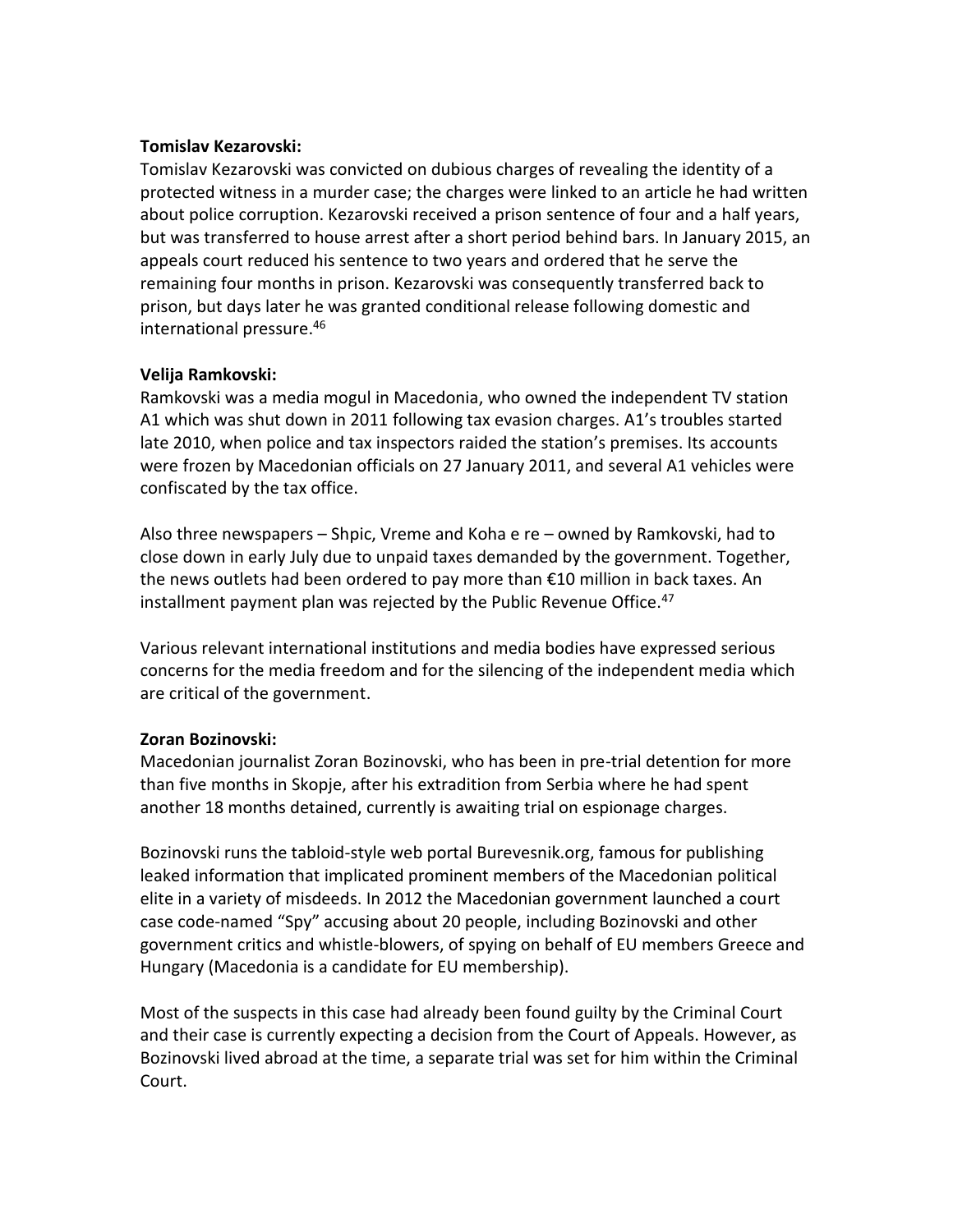Bozinovski was arrested and jailed on an Interpol warrant in 2013 in Serbia, but released after 300 days while Macedonian authorities made a case for his extradition. He was finally extradited to Macedonia in April 2016.<sup>48</sup>

# 7 **Information Campaigns and Internet Activism**

- Advocacy work on IF
	- o Topics of activism, activist networks and campaign
	- o Mediums: social media, journalism, blogs, etc
- Government Response
- Opportunities for additional/alternative advocacy

**Lobbying for Decriminalization of Defamation:** AJM successfully lobbied the Macedonian government in November of 2012, after a year of efforts, to decriminalize defamation and enact the Law on Civil Liability of Defamation and Insult.<sup>49</sup>

**Law on Media Draft:** The Macedonian Government released a draft of proposed legislation on media in April of 2013. The Association of Journalists in Macedonia (AJM), Macedonian Institute for Media (MIM), Metamorphosis, Media Development Center (MDC), and numerous other domestic, and international organizations such as European Digital Rights - EDRI met the draft with skepticism and calls for edits in order to exclude online media from control of the Agency for Audio and Audiovisual Media Services. Series of public debates and journalist engagements around the country that helped lead to the draft legislation being rewritten into two separate laws, Law on Media and the Law on Audiovisual Media Services.<sup>50</sup>

Besides the regulatory framework, the civil society promotes the concept of selfregulation in the media.

**Media Ethics Council:** The Media Ethics Council opened its office in January of 2015. The Council is a self-regulating body that promotes and protects professional standards of ethics in the media in Macedonia, through application of moral sanctions on those who do not observe the professional standards and the Code of Journalists.

**Campaigns against hate speech:** Macedonian civil society organizations are actively working on the field of preventing and identifying of particular hate speech cases, and moreover on education and increasing public awareness on hate speech aspects.

One of the projects implemented by Macedonian think tank Metamorphosis encompassed activities aiming at capacity building of civil activists and teachers for recognizing and opposing of separate cases of hate speech on Internet through providing educative tools and trainings and establishment of a platform for networking and initiating activities for advocacy and for raising public awareness.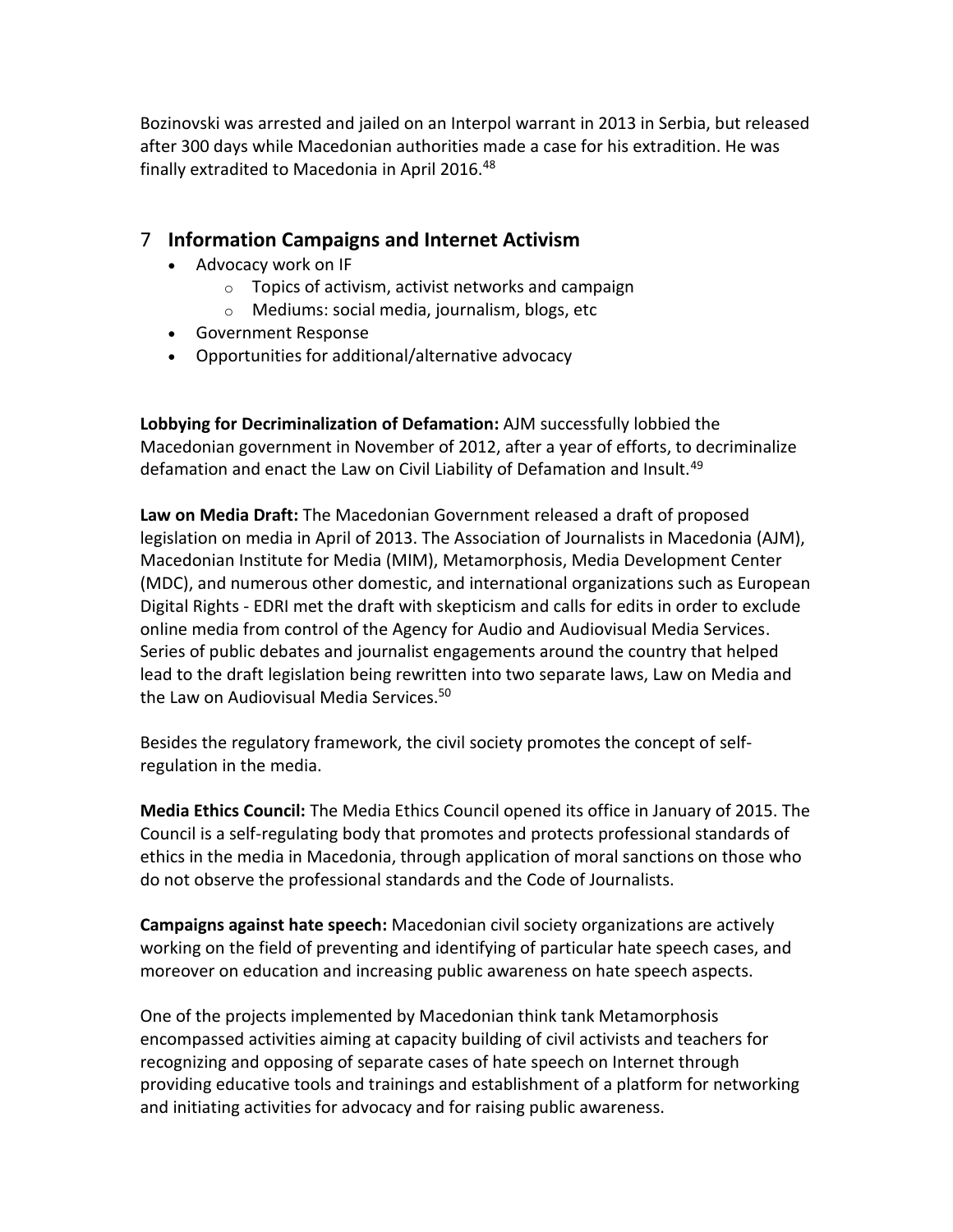Furthermore, the Macedonian Helsinki Committee for Human Rights established an online platform against hate speech for identifying and mapping of hate speech. The purpose of the platform is to gather information about the hate speech in the public sphere and the media, and also to motivate the citizens to report the hate speech cases.

**Failure to Protect Citizens' Personal Data**: In February of 2016, blogger Kalina Zografska revealed a failure of the Macedonian government to protect citizen data in its voter registry. The State Election Commissioner (SEC) used a simplistic URL format to allow voters to check their registration and information. The simplistic URL format provides little protection to voter information, leaving large amounts of personal data readily available for the taking on Macedonian Citizens.<sup>51</sup> The Law on Personal Data Protection requires that the government take all measures to ensure the protection of citizen data and its current registry format was a complete failure. The activism of Zografska publically identified the government's error and aided in fixing the process.

 $\overline{a}$ 

<sup>6</sup> "ITU | 2015 Global ICT Development Index," http://www.itu.int/net4/ITU-D/idi/2015/#idi2015countrycard-tab&MKD.

<sup>1</sup> https://rsf.org/en/macedonia

 $2$  ibid

<sup>3</sup> http://www.coe.int/en/web/media-freedom/all-

alerts?p\_p\_id=sojdashboard\_WAR\_coesojportlet&p\_p\_lifecycle=0&p\_p\_state=normal&p\_p\_mode=view&p\_p\_col\_id=column-4&p\_p\_col\_count=1&\_sojdashboard\_WAR\_coesojportlet\_mvcPath=%2Fhtml%2Fdashboard%2Fsearch\_results.jsp&\_sojdashboard\_ WAR\_coesojportlet\_yearOfIncident=0&\_sojdashboard\_WAR\_coesojportlet\_selectedCategories=11709590&\_sojdashboard\_WAR\_c oesojportlet\_fulltext=1

<sup>4</sup> https://www.cia.gov/library/publications/the-world-factbook/geos/mk.html

<sup>5</sup> "Internet Users (per 100 People) | Data," n.d. http://data.worldbank.org/indicator/IT.NET.USER.P2?locations=MK.

<sup>7</sup> "European Digital Landscape 2014." *We Are Social*

http://147.102.16.219/demo1/attachments/124\_european%20digital%20landscape%202014.pdf.

<sup>&</sup>lt;sup>8</sup> "Usage of information and communication technologies in households and by individuals", 2015, Report by State Statistical Office http://www.stat.gov.mk/pdf/2015/8.1.15.31.pdf

<sup>9</sup> Group of authors, "Hate speech in online media in South East Europe", Albanian Media Institute 2014, pg 101, http://www.institutemedia.org/Documents/PDF/Hate%20speech%20in%20online%20 media%20in%20SEE.pdf

<sup>10</sup> "European Digital Landscape 2014." *We Are Social*,

http://147.102.16.219/demo1/attachments/124\_european%20digital%20landscape%202014.pdf.

<sup>&</sup>lt;sup>11 "</sup>Fresh Air and Free Internet' in Rural Macedonia." Text/HTML. *World Bank*,

http://www.worldbank.org/en/news/feature/2014/07/23/fresh-air-free-internet-in-rural-macedonia.

 $12$  Census of population, households and dwellings in the Republic of Macedonia, 2002 - book xiii

<sup>13</sup> "ITU | 2015 Global ICT Development Index," http://www.itu.int/net4/ITU-D/idi/2015/#idi2015countrycard-tab&MKD.

<sup>&</sup>lt;sup>14</sup> "Macedonia - Telecoms, Mobile, Broadband and Digital Media - Statistics and Analyses - BuddeComm,"

https://www.budde.com.au/Research/Macedonia-Telecoms-Mobile-Broadband-and-Digital-Media-Statistics-and-Analyses.

<sup>15</sup> "ITU | 2015 Global ICT Development Index," http://www.itu.int/net4/ITU-D/idi/2015/#idi2015countrycard-tab&MKD.

<sup>16</sup> "ITU | 2015 Global ICT Development Index," http://www.itu.int/net4/ITU-D/idi/2015/#idi2015countrycard-tab&MKD.

<sup>17</sup> "European Digital Landscape 2014." *We Are Social*,

http://147.102.16.219/demo1/attachments/124\_european%20digital%20landscape%202014.pdf.

<sup>18</sup> "ITU | 2015 Global ICT Development Index," http://www.itu.int/net4/ITU-D/idi/2015/#idi2015countrycard-tab&MKD. <sup>19</sup> https://europeanwesternbalkans.com/2016/07/20/what-the-parties-agreed-to-new-editor-at-mtv-ad-hoc-body-for-the-media-and-

support-for-the-spo/

<sup>20</sup> http://procon.bg/system/files/3204\_macedonia.pdf

<sup>21</sup> "Law on Media," n.d. http://88.85.99.70/index.php?option=com\_content&view=article&id=1178%3A2014-01-24-10-03- 48&catid=150%3A2014-01-15-12-01-55&lang=en.

<sup>&</sup>lt;sup>22</sup> Blazeva, Ana, Viktorija Borovska, Kalina Lechevska, and Jordan Shishovski. "Policy Study: Freedom of Expression, Association

and Entrepreneurship in a Captured State: Macedonia 2015." *Institute of Social Sciences and Humanities: Skopje*, n.d. http://isshs.edu.mk/documents/Studija-eng-WEB.pdf.

<sup>&</sup>lt;sup>23</sup> "Macedonia | Country Report | Freedom of the Press | 2016," https://freedomhouse.org/report/freedom-press/2016/macedonia.